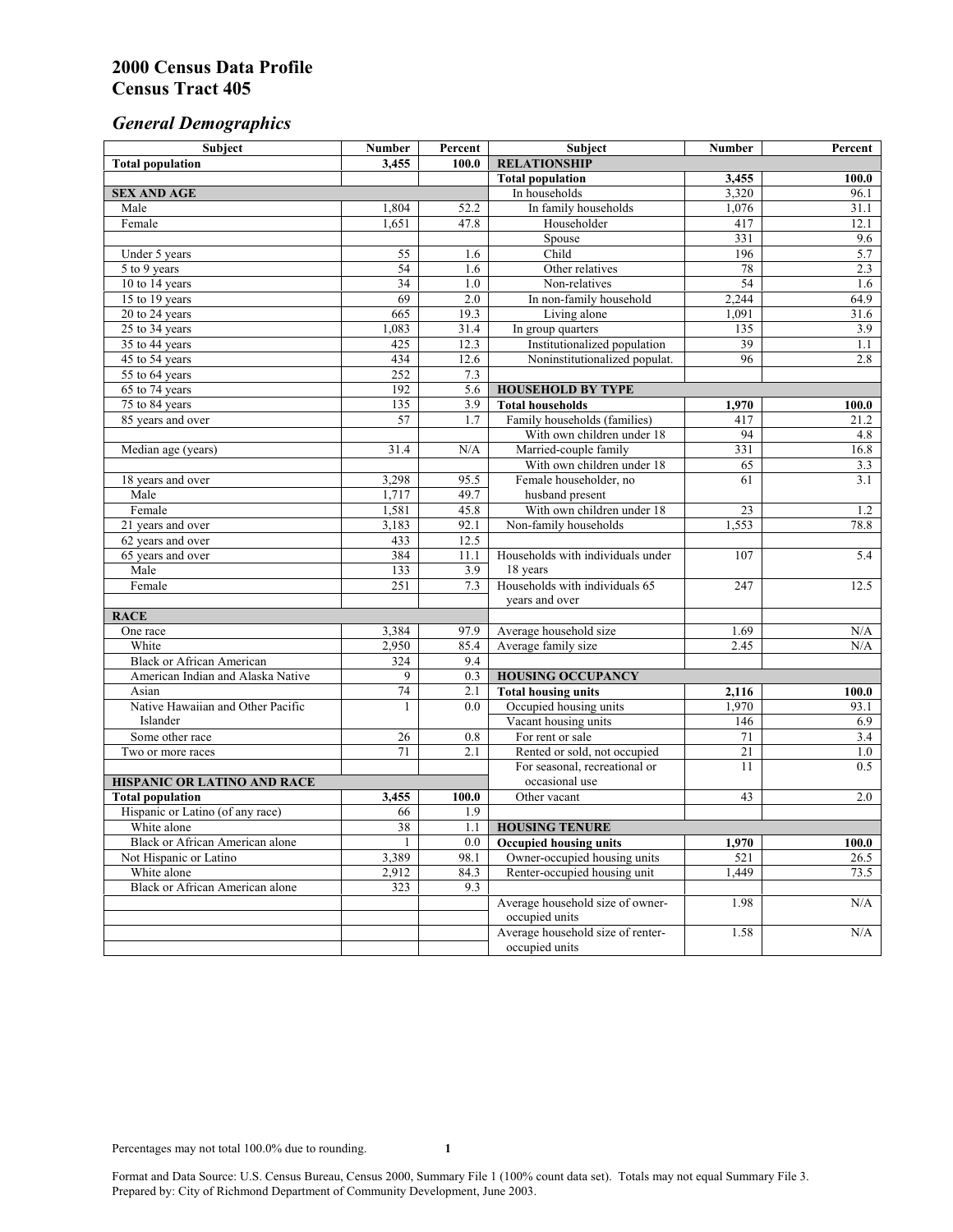# *Social Characteristics*

| <b>Subject</b>                                                            | <b>Number</b>            | Percent                        | <b>Subject</b>                         | <b>Number</b>                      | Percent |
|---------------------------------------------------------------------------|--------------------------|--------------------------------|----------------------------------------|------------------------------------|---------|
| <b>SCHOOL ENROLLMENT</b>                                                  | <b>RESIDENCE IN 1995</b> |                                |                                        |                                    |         |
| Population 3 years and over enrolled in                                   | 705                      | 100.0                          | Population 5 years and over            | 3,277                              | 100.0   |
| school                                                                    |                          |                                | Same house in 1995                     | 907                                | 27.7    |
| Nursery school, preschool                                                 | 30                       | 4.3                            | Different house in the U.S. in         | 2,290                              | 69.9    |
| Kindergarten                                                              | 16                       | 2.3                            | 1995                                   |                                    |         |
| Elementary school (grades 1-8)                                            | 32                       | 4.5                            | Same county                            | 731                                | 22.3    |
| High school (grades 9-12)                                                 | 12                       | 1.7                            | Different county                       | 1.559                              | 47.6    |
| College or graduate school                                                | 615                      | 87.2                           | Same state                             | 993                                | 30.3    |
|                                                                           |                          |                                | Different state                        | 566                                | 17.3    |
| EDUCATIONAL ATTAINMENT                                                    |                          |                                | Elsewhere in 1995                      | 80                                 | 2.4     |
| Population 25 years and over                                              | 2,411                    | 100.0                          |                                        |                                    |         |
| Less than 9 <sup>th</sup> grade                                           | 121                      | 5.0                            | NATIVITY AND PLACE OF BIRTH            |                                    |         |
| $9th$ to $12th$ grade, no diploma                                         | 157                      | 6.5                            | <b>Total population</b>                | 3,346                              | 100.0   |
| High school graduate (includes equivalency)                               | 291                      | 12.1                           | Native                                 | 3.188                              | 95.3    |
| Some college, no degree                                                   | 364                      | 15.1                           | Born in United States                  | 3,158                              | 94.4    |
| Associate degree                                                          | 75                       | 3.1                            | State of residence                     | 1,687                              | 50.4    |
| Bachelor's degree                                                         | 929                      | 38.5                           | Different state                        | 1,471                              | 44.0    |
| Graduate or professional degree                                           | 474                      | 19.7                           | Born outside United States             | 30                                 | 0.9     |
| Percent high school graduate or higher                                    | 88.5%                    | N/A                            | Foreign born                           | 158                                | 4.7     |
| Percent bachelor's degree or higher                                       | 58.2%                    | N/A                            | Entered 1990 to March 2000             | 86                                 | 2.6     |
|                                                                           |                          |                                | Naturalized citizen                    | 57                                 | 1.7     |
| <b>MARITAL STATUS</b>                                                     |                          | Not a citizen                  | 101                                    | 3.0                                |         |
| Population 15 years and over                                              | 3,199                    | 100.0                          |                                        |                                    |         |
| Never married                                                             | 1,691                    | 52.9                           | <b>REGION OF BIRTH OF FOREIGN BORN</b> |                                    |         |
| Now married, not including separated                                      | 921                      | 28.8                           | Total (excluding born at sea)          | 158                                | 100.0   |
| Separated                                                                 | 85                       | 2.7                            | Europe                                 | 83                                 | 52.5    |
| Widowed                                                                   | 117                      | 3.7                            | Asia                                   | 53                                 | 33.5    |
| Female                                                                    | 84                       | 2.6                            | Africa                                 | $\Omega$                           | $0.0\,$ |
| Divorced                                                                  | 385<br>197               | 12.0                           | Oceania                                | 13                                 | 8.2     |
| Female                                                                    |                          | 6.2                            | Latin America                          | $\boldsymbol{0}$<br>$\overline{9}$ | $0.0\,$ |
|                                                                           |                          |                                | Northern America                       |                                    | 5.7     |
| <b>GRANDPARENTS AS CAREGIVERS</b><br>Grandparent living in household with | 5                        | <b>LANGUAGE SPOKEN AT HOME</b> |                                        |                                    |         |
| one or more own grandchildren under 18                                    |                          | 100.0                          | Population 5 years and over            | 3,277                              | 100.0   |
| years                                                                     |                          |                                | English only                           | 3,022                              | 92.2    |
| Grandparent responsible for grandchildren                                 | $\overline{0}$           | 0.0                            | Language other than English            | 255                                | 7.8     |
|                                                                           |                          |                                | Speak English less than                | 65                                 | 2.0     |
| <b>VETERAN STATUS</b>                                                     |                          |                                | "very well"                            |                                    |         |
| Civilian population 18 years and over                                     | 3,187                    | 100.0                          | Spanish                                | 92                                 | 2.8     |
| Civilian veterans                                                         | 378                      | 11.9                           | Speak English less than                | 38                                 | 1.2     |
|                                                                           |                          |                                | "very well"                            |                                    |         |
| <b>DISABILITY STATUS OF THE CIVILIAN</b>                                  | Other Indo-European      | 87                             | 2.7                                    |                                    |         |
| NONINSTITUTIONALIZED POPULATION                                           | languages                |                                |                                        |                                    |         |
| Population 5 to 20 years                                                  | 233                      | 100.0                          | Speak English less than                | 23                                 | 0.7     |
| With a disability                                                         | 57                       | 24.5                           | "very well"                            |                                    |         |
| Population 21 to 64 years                                                 | 2.675                    | 100.0                          | Asian and Pacific Island               | 41                                 | 1.3     |
| With a disability                                                         | 399                      | 14.9                           | languages                              |                                    |         |
| Percent employed                                                          | 51.6%                    | N/A                            | Speak English less than                | $\overline{4}$                     | 0.1     |
| No disability                                                             | 2,272                    | 85.1                           | "very well"                            |                                    |         |
| Percent employed                                                          | 83.6%                    | N/A                            | Other Languages                        | 35                                 | 1.1     |
| Population 65 years and over                                              | 341                      | 100.0                          | Speak English less than                | $\mathbf{0}$                       | 0.0     |
| With a disability                                                         | 205                      | 60.1                           | "very well"                            |                                    |         |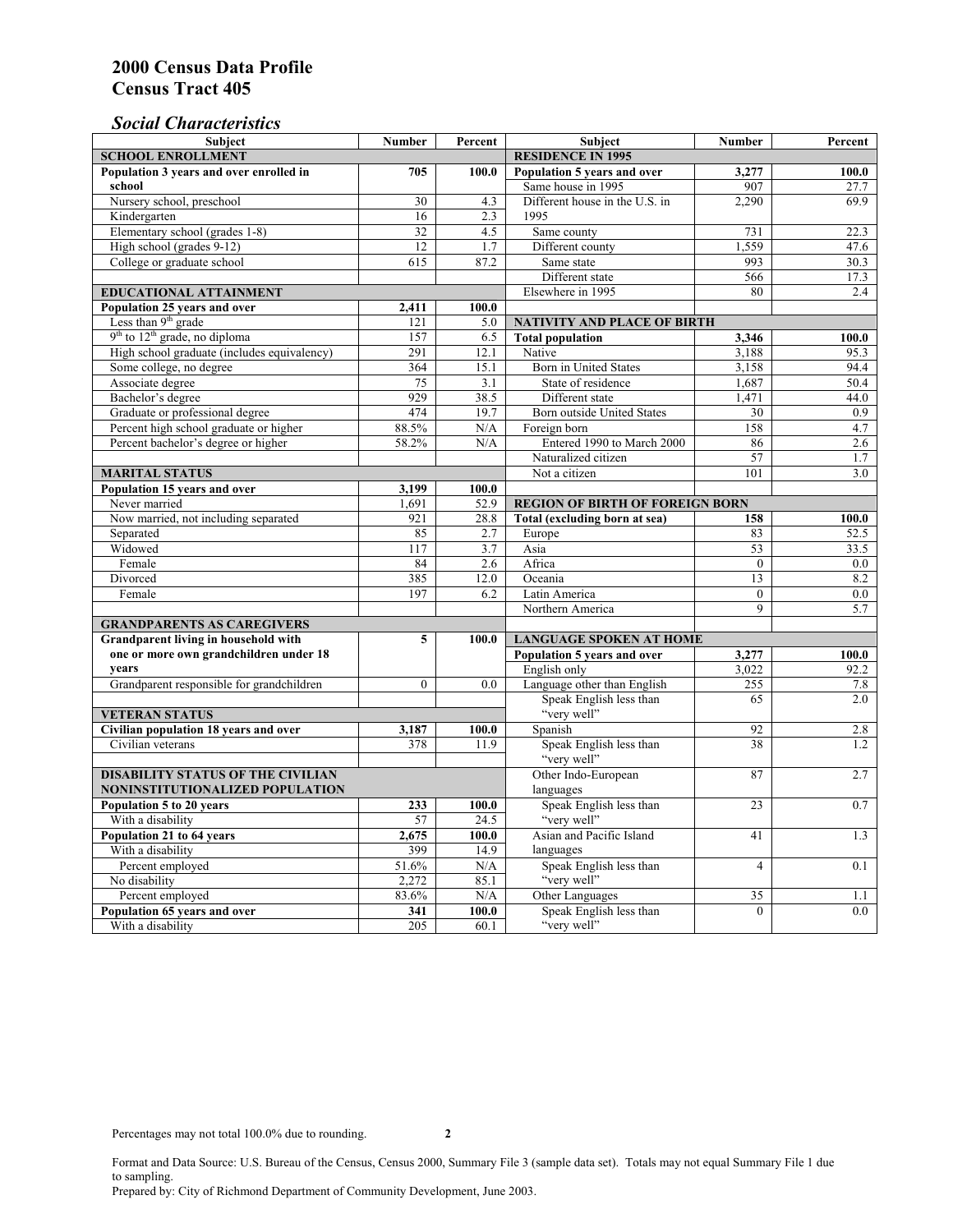# *Economic Characteristics*

| <b>Subject</b>                                     | Number           | Percent   | Subject                              | Number           | Percent |
|----------------------------------------------------|------------------|-----------|--------------------------------------|------------------|---------|
| <b>EMPLOYMENT STATUS</b>                           |                  |           | <b>INCOME IN 1999</b>                |                  |         |
| Population 16 years and over                       | 3,199            | 100.0     | Households                           | 1,873            | 100.0   |
| In labor force                                     | 2,440            | 76.3      | Less than \$10,000                   | 233              | 12.4    |
| Civilian labor force                               | 2,440            | 76.3      | \$10,000 to \$14,999                 | 214              | 11.4    |
| Employed                                           | 2,273            | 71.1      | \$15,000 to \$24,999                 | 265              | 14.1    |
| Unemployed                                         | 167              | 5.2       | \$25,000 to \$34,999                 | 180              | 9.6     |
| Percent of civilian labor force                    | 6.8%             | $\rm N/A$ | \$35,000 to \$49,999                 | 291              | 15.5    |
| Armed Forces                                       | $\mathbf{0}$     | 0.0       | \$50,000 to \$74,999                 | 358              | 19.1    |
| Not in labor force                                 | 759              | 23.7      | \$75,000 to \$99,999                 | 127              | 6.8     |
| Females 16 years and over                          | 1,491            | 100.0     | \$100,000 to \$149,999               | 125              | 6.7     |
| In labor force                                     | 1,120            | 75.1      | \$150,000 to \$199,999               | 26               | 1.4     |
| Civilian labor force                               | 1,120            | 75.1      | \$200,000 or more                    | 54               | 2.9     |
| Employed                                           | 1,060            | 71.1      | Median household income (dollars)    | 36,686           | N/A     |
| Own children under 6 years                         | 104              | 100.0     |                                      |                  |         |
| All parents in family in labor force               | 96               | 92.3      | With earnings                        | 1,540            | 82.2    |
|                                                    |                  |           | Mean earnings (dollars)              | 56,196           | N/A     |
| <b>COMMUTING TO WORK</b>                           |                  |           | With Social Security income          | 263              | 14.0    |
| Workers 16 years and over                          | 2,222            | 100.0     | Mean Social Security income          | 9,613            | N/A     |
| Car, truck, or van – drove alone                   | 1,733            | 78.0      | (dollars)                            |                  |         |
| Car, truck, or van - carpooled                     | 112              | 5.0       | With Supplemental Security income    | 37               | 2.0     |
| Public transportation (including taxicab)          | 99               | 4.5       | Mean Supplemental Security           | 5,978            | N/A     |
| Walked                                             | 88               | 4.0       | income (dollars)                     |                  |         |
|                                                    |                  |           |                                      |                  |         |
| Other means                                        | 133              | 6.0       | With public assistance income        | 9                | 0.5     |
| Worked at home                                     | 57               | 2.6       | Mean public assistance income        | 956              | N/A     |
| Mean travel time to work (minutes)                 | 17.1             | N/A       | (dollars)                            |                  |         |
|                                                    |                  |           | With retirement income (dollars)     | $\overline{207}$ | 11.1    |
| Employed civilian population 16 years and over     | 2,273            | 100.0     | Mean retirement income (dollars)     | 18,516           | N/A     |
| <b>OCCUPATION</b>                                  |                  |           |                                      |                  |         |
| Management, professional, and related occupations  | 1,156            | 50.9      | <b>Families</b>                      | 466              | 100.0   |
| Service occupations                                | 475              | 20.9      | Less than \$10,000                   | 23               | 4.9     |
| Sales and office occupations                       | 472              | 20.8      | \$10,000 to \$14,999                 | $\mathbf{0}$     | 0.0     |
| Farming, fishing, and forestry occupations         | $\boldsymbol{0}$ | 0.0       | \$15,000 to \$24,999                 | $\overline{53}$  | 11.4    |
| Construction, extraction, and maintenance          | 87               | 3.8       | \$25,000 to \$34,999                 | 20               | 4.3     |
| occupations                                        |                  |           | \$35,000 to \$49,999                 | 90               | 19.3    |
| Production, transportation, and material moving    | 83               | 3.7       | \$50,000 to \$74,999                 | 117              | 25.3    |
| occupations                                        |                  |           | \$75,000 to \$99,999                 | 48               | 10.3    |
|                                                    |                  |           | \$100,000 to \$149,999               | 69               | 14.8    |
| <b>INDUSTRY</b>                                    |                  |           | \$150,000 to \$199,999               | 12               | 2.6     |
| Agriculture, forestry, fishing and hunting, and    | 14               | 0.6       | \$200,000 or more                    | $\overline{34}$  | 7.3     |
| mining                                             |                  |           | Median family income (dollars)       | 57,571           | N/A     |
| Construction                                       | 71               | 3.1       |                                      |                  |         |
| Manufacturing                                      | 95               | 4.2       | Per capita income (dollars)          | 31,931           | N/A     |
| Wholesale trade                                    | 45               | 2.0       | <b>Median earnings (dollars)</b>     |                  |         |
| Retail trade                                       | 178              | $7.8\,$   | Male full-time, year-round workers   | 40,268           | N/A     |
| Transportation and warehousing, and utilities      | 44               | 1.9       | Female full-time, year-round workers | 29,095           | N/A     |
| Information                                        | 106              | 4.7       |                                      | Number           | Percent |
| Finance, insurance, real estate, and rental and    | 285              | 12.5      |                                      | below            | below   |
| leasing                                            |                  |           |                                      | poverty          | poverty |
| Professional, scientific, management,              | 414              | 18.2      | Subject                              | level            | level   |
| administrative, and waste management services      |                  |           | <b>POVERTY STATUS IN 1999</b>        |                  |         |
| Educational, health and social services            | 318              | 14.0      | <b>Families</b>                      | 23               | 4.9     |
| Arts, entertainment, recreation, accommodation and | 504              | 22.2      | With related children under 18 years | $\overline{0}$   | $0.0\,$ |
| food services                                      |                  |           | With related children under 5 years  | $\mathbf{0}$     | 0.0     |
| Other services (except public administration)      | 126              | 5.5       | Families with female householder, no | 14               | 29.2    |
| Public Administration                              | 73               | 3.2       | husband present                      |                  |         |
|                                                    |                  |           | With related children under 18 years | $\mathbf{0}$     | $0.0\,$ |
| <b>CLASS OF WORKER</b>                             |                  |           | With related children under 5 years  | $\overline{0}$   | 0.0     |
|                                                    |                  |           |                                      |                  |         |
| Private wage and salary workers                    | 1,865            | 82.1      | Individuals                          | 590              | 17.9    |
| Government workers                                 | 322              | 14.2      | 18 years and over                    | 590              | 18.7    |
| Self-employed workers in own not incorporated      | 77               | 3.4       | 65 years and over                    | 42               | 12.3    |
| business                                           |                  |           | Related children under 18 years      | $\overline{0}$   | $0.0\,$ |
| Unpaid family workers                              | 9                | 0.4       | Related children 5 to 17 years       | $\overline{0}$   | $0.0\,$ |
|                                                    |                  |           | Unrelated individuals 15 years and   | 548              | 24.8    |
|                                                    |                  |           | over                                 |                  |         |

Percentages may not total 100.0% due to rounding. **3** 

Format and Data Source: U.S. Bureau of the Census, Census 2000, Summary File 3 (sample data set). Totals may not equal Summary File 1 due to sampling.

Prepared by: City of Richmond Department of Community Development, June 2003.